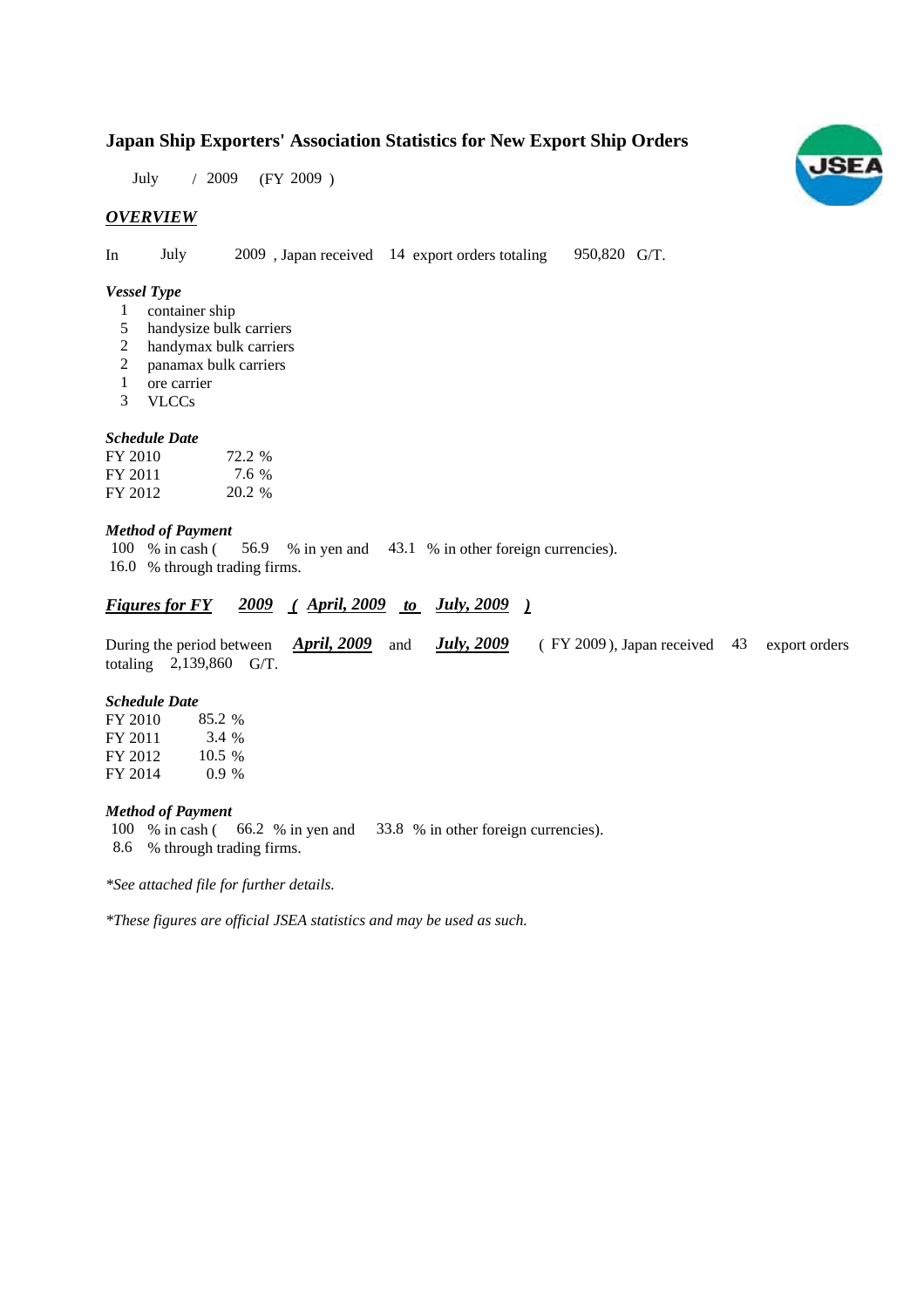# Based on Fiscal Year

No. G/T No. G/T No. G/T No. G/T No. G/T No. G/T No. G/T No. G/TGeneral Cargos | 15| 712,580|| 0| 0| 0| 0| 0| 0| 1| 72,000| 1| 72,000| 2| 144,000|| 2| 144,000 Bulk Carriers | 276| 11,078,040|| 7| 274,970| 7| 349,770| 6| 127,880| 9| 383,790| 10| 397,920| 32| 1,259,360|| 50| 1,860,820 Tankers | 39| 2,770,610|| 6| 272,950| 1| 60,400| 0| 0| 3| 181,200| 3| 480,900| 7| 722,500|| 15| 1,275,750 Combined Carriers 0 0 0 0 0 0 0 0 0 0 0 0 0 0 0 0Others 0 0 0 0 0 0 2 14,000 0 0 0 0 2 14,000 2 14,000 Total | 330| 14,561,230|| 13| 547,920| 8| 410,170| 8| 141,880| 13| 636,990| 14| 950,820| 43| 2,139,860|| 69| 3,294,570 FY 2008 / FY2007 (%) \* 53.2 19.0 26.2 10.2 27.1 36.8 27.1 \* 27.1 \* 36.8 In CGT | | 6,704,499| | 270,702| | 170,132| | 97,214| | 313,687| | 344,394| | 925,427|| | 1,499,774 Description Apr 08 to Mar 09 March 2009 April 2009 May 2009 June 2009 July 2009 Apr 09 to Jul 09 Jan 09 to Jul 09

*Figures for shipbuilding orders of 500 G/T and over for export as steel vessels placed with JSEA members are covered.*

\*FY 2008/FY2007

\*\*Calendar Year 2009

JSEA (August 2009)

# New Export Orders Placed in July 2009 (FY 2009)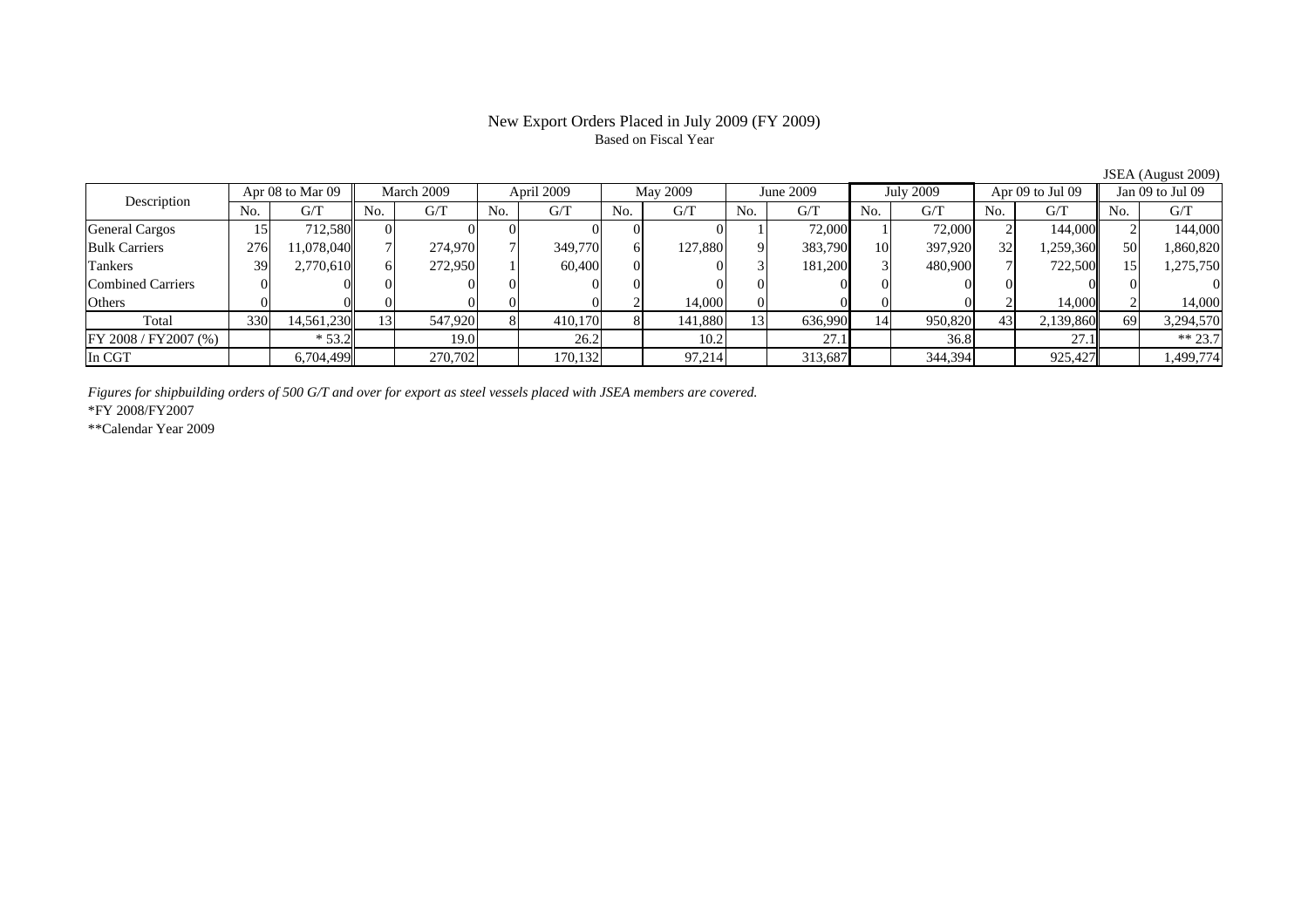### Export Ships Delivered in July 2009 (FY 2009) Based on Fiscal Year

No. I G/T II No. I G/T II No. I G/T II No. I G/T G/T II No. I G/T II No. I G/T II No. I G/T II No. I G/T II No  $\mathrm{G}/\mathrm{T}$ General Cargos ( 28 1,062,439 4 202,395 2 44,493 1 71,786 1 17,211 2 88,997 6 222,487 15 674,663 Bulk Carriers 216 9,467,947 22 928,149 15 721,458 13 521,091 21 1,101,856 22 776,158 71 3,120,563 133 5,743,095 Tankers | 94| 5,227,663|| 10| 517,684| 11| 702,085| 5| 170,248| 8| 278,426| 9| 437,273| 33| 1,588,032|| 64| 3,437,839 Combined Carriers 0 0 0 0 0 0 0 0 0 0 0 0 0 0 0 0Others | 1 | 7,000 || 0 || 0 || 0 || 0 || 0 || 0 || 0 || 0 || 0 || 0 || 0 || 0 Total 339 15,765,049 36 1,648,228 28 1,468,036 19 763,125 30 1,397,493 33 1,302,428 110 4,931,082 212 9,855,597 FY 2008 / FY2007 (%) | \* 102.2 | 71.3 | 170.3 | 80.8 | 135.3 | 107.7 | 121.8 | \*\* 107.2 In CGT | | 7,653,058|| | 883,946| | 607,667| | 384,417| | 635,295| | 680,734| | 2,308,113|| | 4,847,471 Description Apr 08 to Mar 09 | March 2009 | April 2009 | May 2009 | June 2009 | July 2009 | Apr 09 to Jul 09 || Jan 08 to Jul 09

*Deliveries of new shipbuilding orders of 500 G/T and over for export as steel vessels placed with JSEA members are covered.*

\*FY 2008/FY2007

\*\*Calendar Year 2009

JSEA (August 2009)